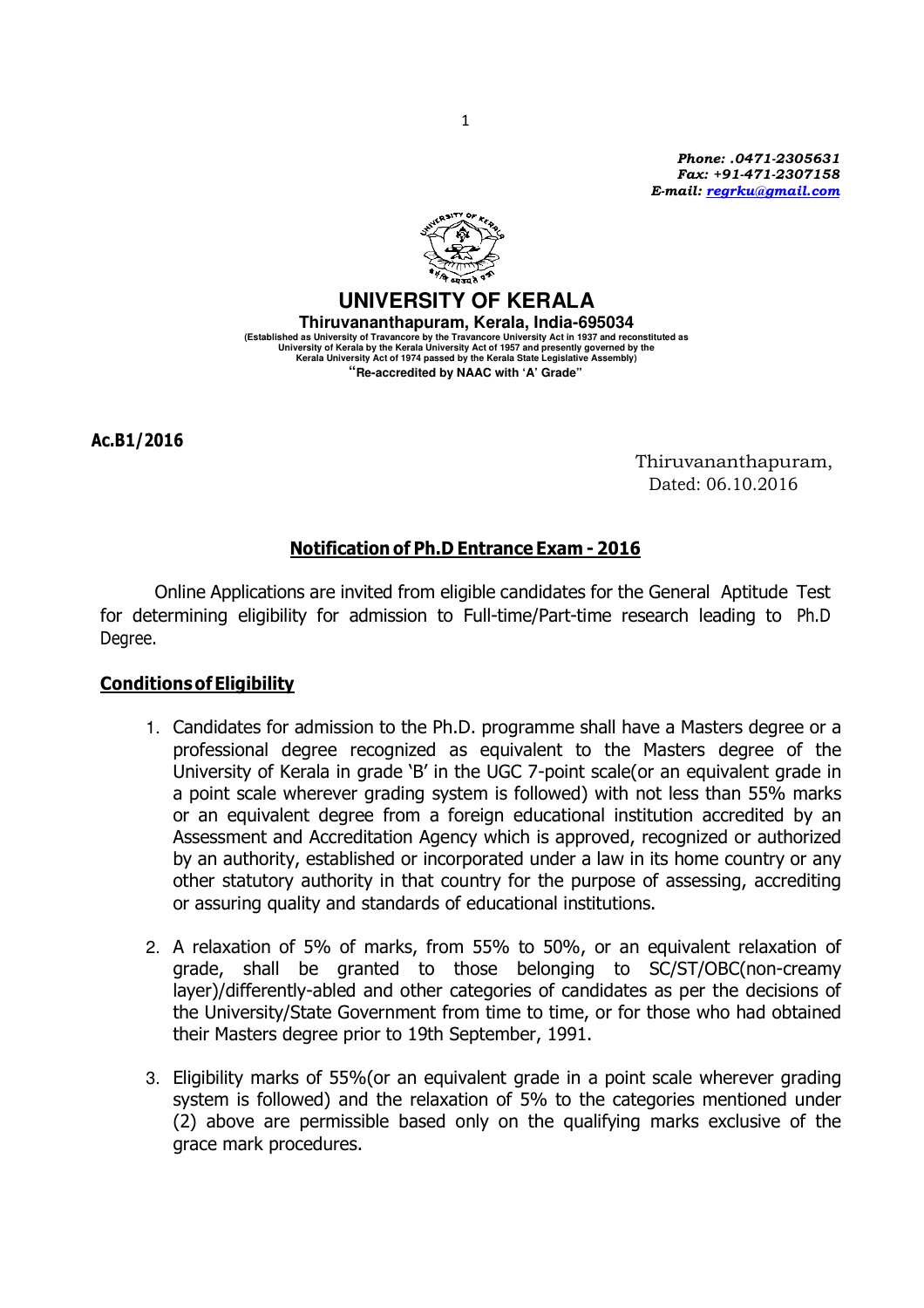- 4. Candidates who have passed the M.Phil. programme with a minimum of grade 'B' in the UGC 7-point scale(or an equivalent grade in a point scale wherever grading system is followed) with at least 55% marks in aggregate or its equivalent shall be eligible to proceed to do research work leading to the Ph.D. Degree in the same institution in an integrated programme. A relaxation of 5% of marks, from 55% to 50%, or an equivalent relaxation of grade, shall be allowed for those belonging to SC/ST/OBC(non-creamy layer)/differently-abled and other categories of candidates, as decided by the State government/University from time to time.
- 5. A candidate for whom M.Phil. dissertation stands evaluated, but the viva voce remains yet to be scheduled are also eligible to be admitted to the Ph.D. programme of the same institution.
- 6. Candidates possessing a degree considered equivalent to M.Phil. degree of an Indian Institution, from a Foreign Educational Institution accredited by an Assessment and Accreditation Agency which is approved, recognized or authorized by an authority, established or incorporated under a law in its home country or any other statutory authority in that country for the purpose of assessing, accrediting or assuring quality and standards of educational institutions, shall be eligible for admission to Ph.D. programme.

 Candidates for Ph.D. programme shall be granted registration through an entrance test conducted by the University. Those students who qualify UGC-NET/JRF, UGC-CSIR-NET/JRF, SLET, GATE and research fellowships of central and state Government departments/agencies as approved by the University, as the case may be, shall be eligible for exemption from the entrance test. M.Phil. degree and teacher fellowship holders shall also be granted exemption from the entrance test for registration to Ph.D.

Those who have qualified M.Phil in subjects other than the subjects in which he/she seeks registration for Ph.D would be required to qualify the Eligibility Test.

 Candidates with DBT-JRF are exempted from the Ph.D Entrance Test and they are permitted to register for research leading to Ph.D Degree in Biotechnology.

Candidates with DST-INSPIRE fellowship are exempted from Ph.D Entrance Test.

Candidates who have qualified {GPAT) are exempted from Ph.D Entrance test and are permitted to register for research leading to Ph.D Degree in Pharmacy.

Scientists/Ayurveda Doctors working in Pharmaceuticals/Hospitals/Research Centres owned by Government with 7 years experience and having 2 research papers published are exempted from the Ph.D Entrance Test.

Scientists/Engineers working in approved Research Laboratories either owned or managed by the Central/State Government or an Autonomous research Institution of National Status with seven years experience in the Grade Scientist/Engineer, having two research papers published in the recognized research journals of the concerned subject approved by the Board of Studies concerned, are exempted from the Ph.D Eligibility Test.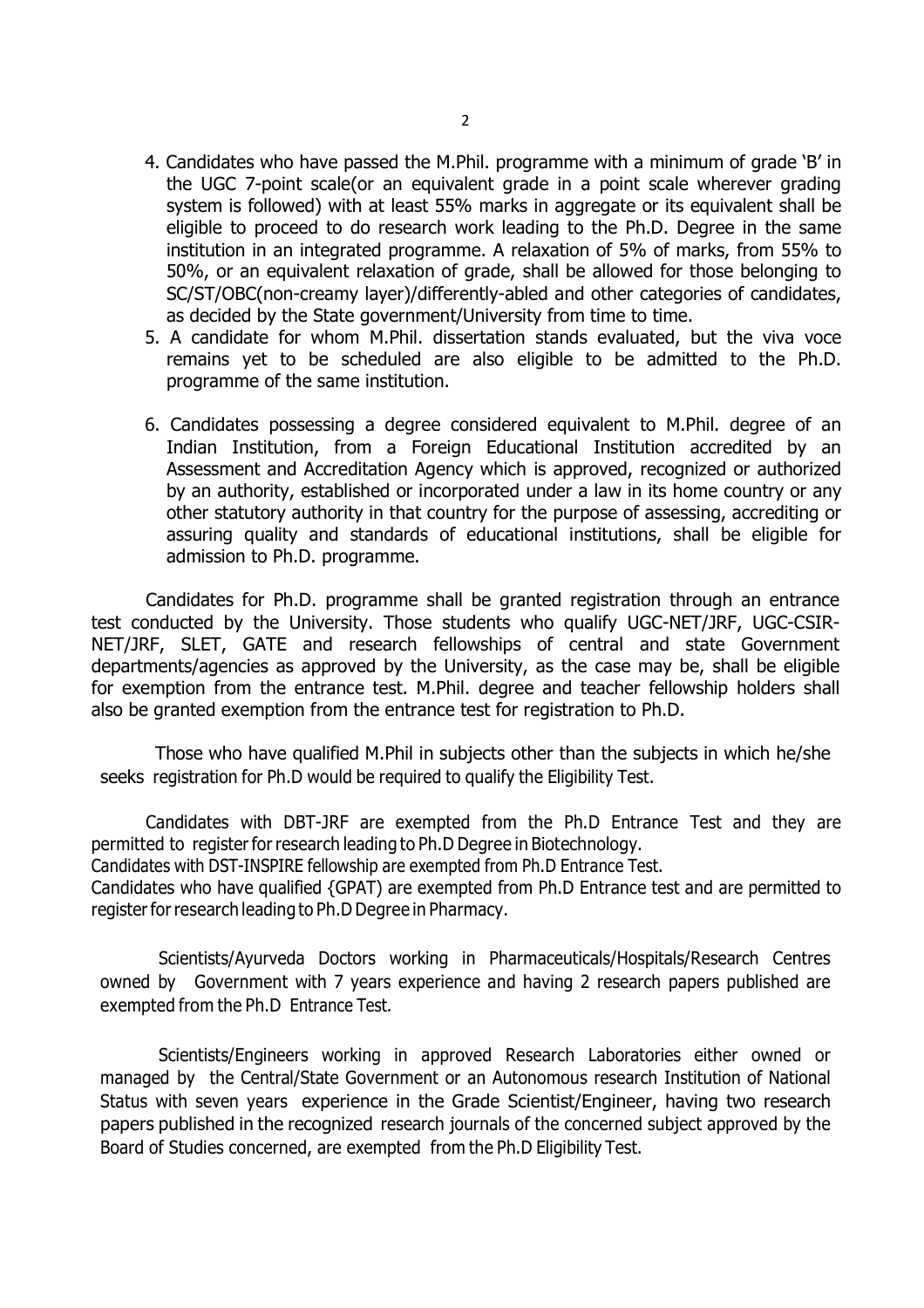College teachers who have seven or more years of teaching experience are also exempted from the Eligibility Test. Candidates with DM/M.Ch Degree are exempted from appearing for the test.

Candidates selected to the QIP (Quality-Improvement Programme} introduced by AICTE, for teachers of AICTE approved degree level Engineering Institutions are exempted from Ph.D Entrance Test.

## Procedures for granting registration

Candidates eligible for registration to Ph.D shall be decided by a two stage process-Entrance Test and Interview

Interview shall be conducted by the Department Doctoral Committee in such a way that the candidates would be required to discuss their research interest/area through a presentation.

Allocation of research supervisor for a selected research scholar shall be decided by the Department Doctoral Committee concerned depending on the number of scholars per research supervisor, available specialization among the research supervisors and research interests of the scholars as indicated by them at the time of interview.

 The number of Ph.D scholars, to be admitted to each subject of study at the University Departments/Centres and duly approved the research centres, shall be decided based on number of available research supervisors and other academic as well as physical facilities available in accordance with the norms regarding the scholar- teacher ratio (as indicated under para 5.3 of the Regulations for the award of Ph.D, University of Kerala, 2016) laboratories, libraries and such other facilities.

### Part-Time Registration

 Part-Time research for Ph.D shall be allowed provided all the conditions mentioned in the extant Ph.D Regulations are met in full irrespective of part-time and full-time research.

Part-Time Ph.D registration shall be restricted to regular/permanent teachers of the Department and affiliated colleges of the University of Kerala in the concerned subjects.

Part-Time registration is also extended to teachers who are working in substantive vacancies in Government and Aided Colleges.

However, the facility of part-time Ph.D registration (1) in library and Information Science is also extended to those who are working as Library Staff in the University of Kerala on regular basis with a minimum of 3 years experience if all other conditions are satisfied and (2) in Management Studies is extended to those persons working in managerial position with a minimum of 3 years experience in Government and Public Sector undertakings provided all other conditions are satisfied.

## Reservation for Registration

 Admission shall be based on the criteria notified by the University, and the guidelines/norms in this regard issued by the UGC and other statutory bodies concerned, and taking into account the reservation policy of the State Government/University,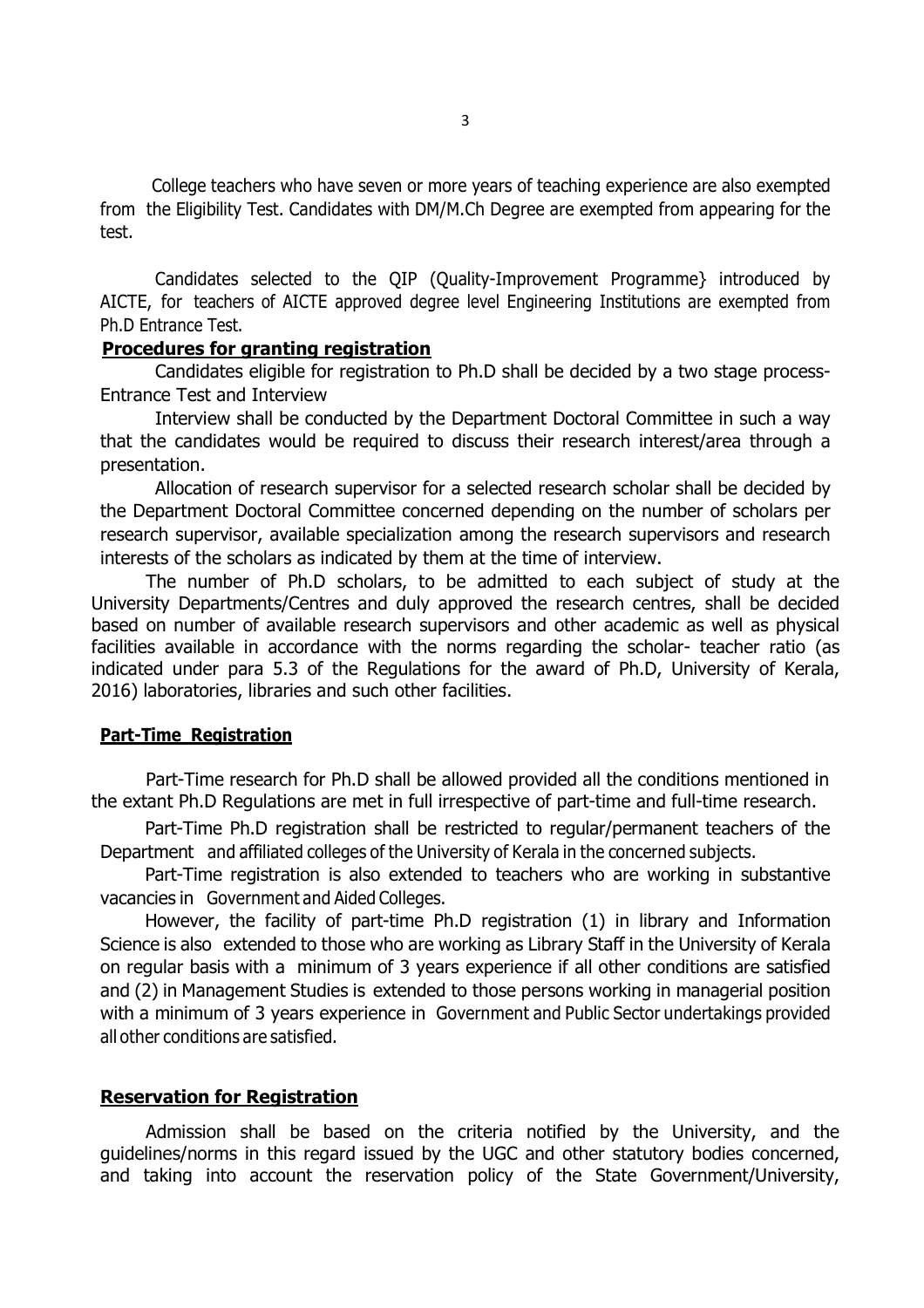applicable to SC/ST/OBC (non-creamy layer)/differently-abled and other categories of candidates.

#### Duration of the Programme

 Ph.D programme shall be for a minimum duration of three years, including course work and a maximum of six years.

 Women candidates and candidates with disability of more than 40 per cent may be allowed a relaxation of two years for Ph.D in the maximum duration.

 Registration for research granted shall be automatically cancelled on the date of expiry of the maximum period specified.

Date of Test: Will be announced later.

#### Scheme of the Test

The general aptitude test will be of three hours duration and will carry a maximum of 200 marks.

 Entrance test shall be conducted at the Centre(s) on the dates to be notified and changes of centers/dates, if any, shall also be notified. Syllabus of the Entrance test shall consist of questions based on research methodology (50%) and the subject of study concerned (50%).

The test comprises of two papers - Research Methodology (50%) and subject of study concerned (50%). Post graduate level knowledge of the subject and aptitude for research are expected of the candidate.

Candidates can apply only in the subjects offered by the University and go in for specialization at a later stage, while choosing the topic of research for registration for Ph.D.

While applying for the Eligibility Test, the candidates should carefully choose the subject most suitable according to their eligibility/qualifying P.G. Degree/choice or area of interest for doctoral research.

The subjects offered are:

- 1. Aquatic Biology and fisheries
- 2. Arabic
- 3. Archaeology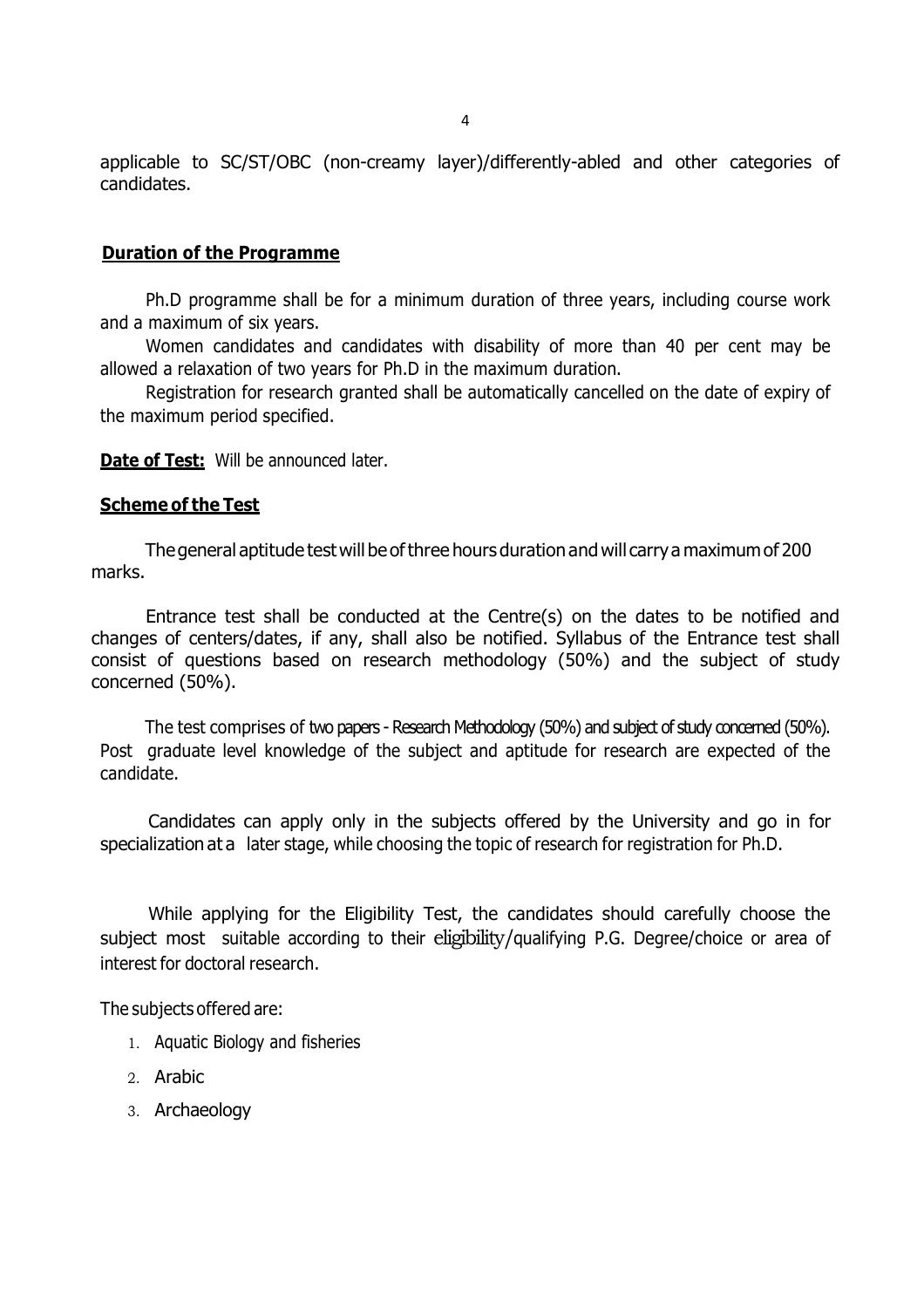- 4. Bio-chemistry(including Medical Bio-chemistry}
- 5. Biotechnology( including Microbiology and Medical Microbiology}
- 6. Botany
- 7. Chemistry
- 8. Commerce
- 9. Communication and Journalism
- 10. Computer Science
- 11. Demography
- 12. Economics
- 13. Education
- 14. Environmental Sciences
- 15. Futures Studies
- 16. Geology
- 17. Hindi
- 18. History
- 19. English
- 20. Management Studies
- 21. Islamic Studies
- 22. Law
- 23. Library and Information Science
- 24. Linguistics
- 25. Malayalam
- 26. Mathematics
- 27. Music
- 28. Optoelectronics
- 29. Philosophy
- 30. Physics
- 31. Politics( including topics from Public Administration}
- 32. Psychology
- 33. Russian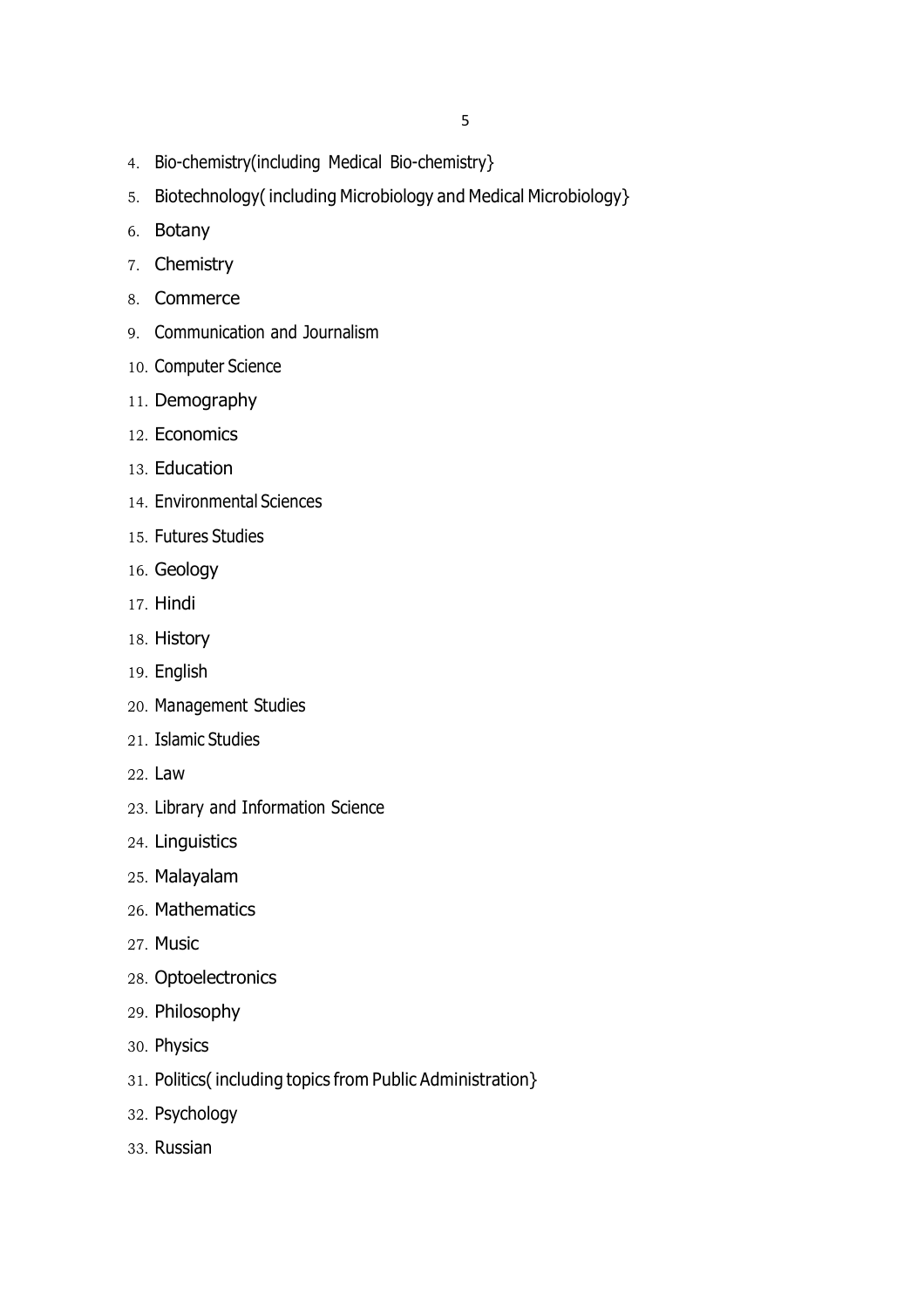- 34. Sanskrit
- 35. Sociology
- 36. Statistics
- 37. Tamil
- 38. Tourism
- 39. Zoology
- 40. Home Science including topics from :
	- a) Food and Nutrition
	- b) Family Resource Management
	- c) Extension Education
- 41. Geography
- 42. Physical Education
- 43. Social Work
- 44. Computational Biology and Bioinformatics

## **Engineering**

- 45. Chemical Engineering
- 46. Civil Engineering
- 47. Computer Science and Engineering.
- 48. Electrical and Electronics Engineering
- 49. Electronics and Communication Engineering
- 50. Mechanical Engineering
- 51. Architecture ( inclusive of Town Planning)

# **Medicine**

- 52. Basic Medical Sciences (Anatomy, Physiology, Pharmacology,Pathology, Bio- chemistry,Microbiology)
- 53 Medicine and Allied Specialties (Gynaecology, Paediatrics, Radiology, Public Health, Psychiatry and General Medicine)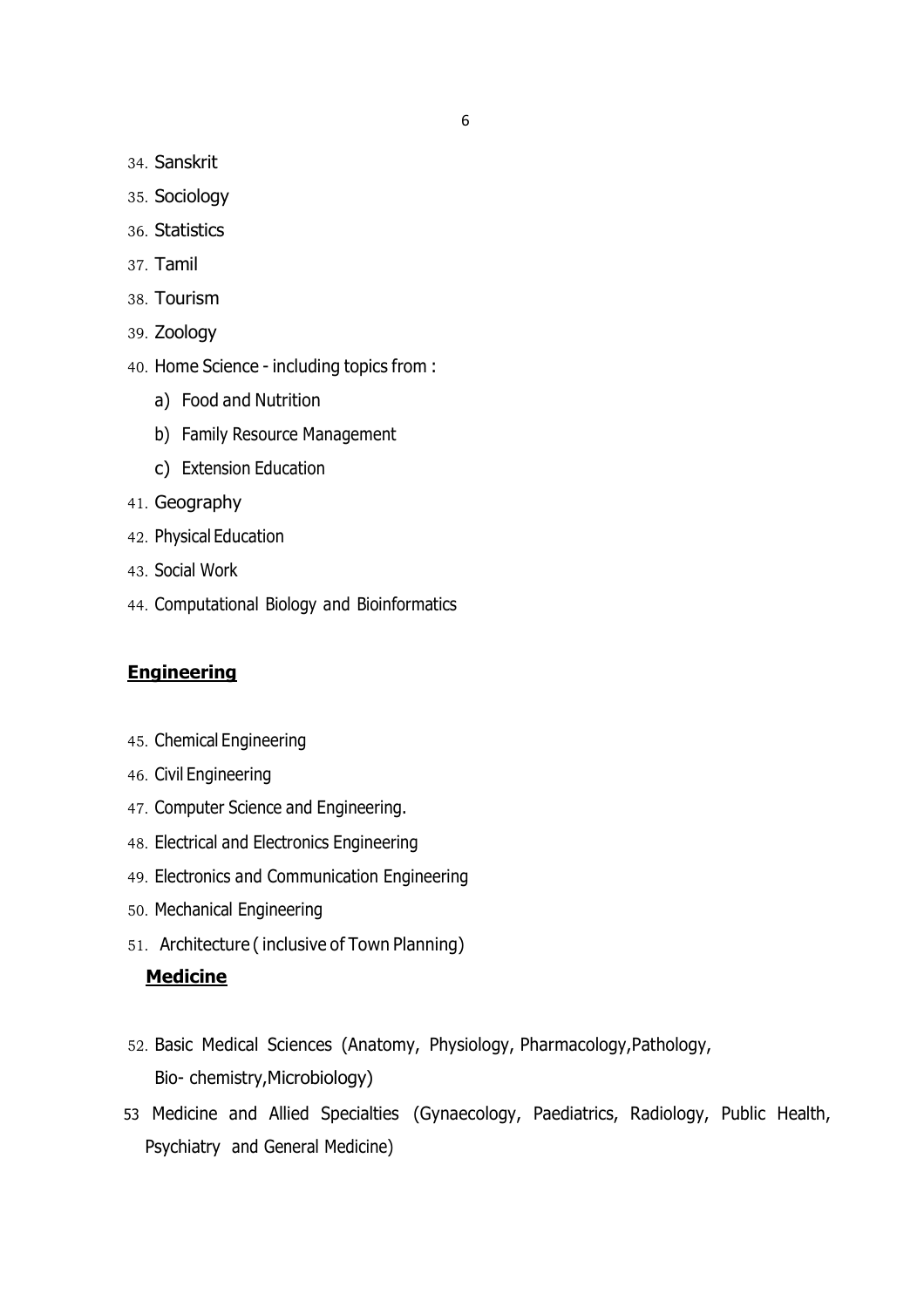- 54. Surgery and Allied Specialties (Opthalmology, Orthopaedics and General aspects of Surgery).
- 55. Nursing
- 56. Pharmaceuticals Sciences
- 57. Dentistry including questions from :
	- a. Oral Pathology including Oral Anatomy and Oral Biology
	- b. Orthodontics
	- c. Pedodontics
	- d. Oral Medicine & Radiology
	- e. Periodontics
	- f. Conservative Dentistry & Endodontics
	- g. Oral and Maxillofacial Surgery
	- h. Prosthodontics
	- i. Community Dentistry

58. Ayurveda

#### Mode of Application

Online registration can be done through the University website www.research.keralauniversity.ac.in. from 07.10.2016 to 25.10.2016.

Candidates who have applied online should also download the application and send it along with the necessary documents and fees to the Registrar, University of Kerala by 25.10.2016. All relevant documents proving qualification and eligibility should also be enclosed along with the application.

### Incomplete application will be summarily rejected.

### General

- 1. The cost of application form is Rs. 20/- and the fee for the test is Rs.1000/-. For candidates belonging to scheduled castes and scheduled tribes the fee for the Test is 500/- (Rs. 10/- for one DD as service charge in case of DD). Applications can be downloaded after online registration from the website of Kerala University (Rs. 20/- for downloading charges).
- 2. All remittances should be either through University Cash Counter or Demand Draft issued by the State Bank of Travancore, State Bank of India or the District Co-Operative Bank drawn in favour of the Finance Officer, University of Kerala, payable at Thiruvananthapuram.
- 3. The downloaded application furnished for the examination should be accompanied by self addressed stamped and easily detachable envelope for sending the pass memo. In the absence of envelope, a fine of Rs 50/- will be charged.